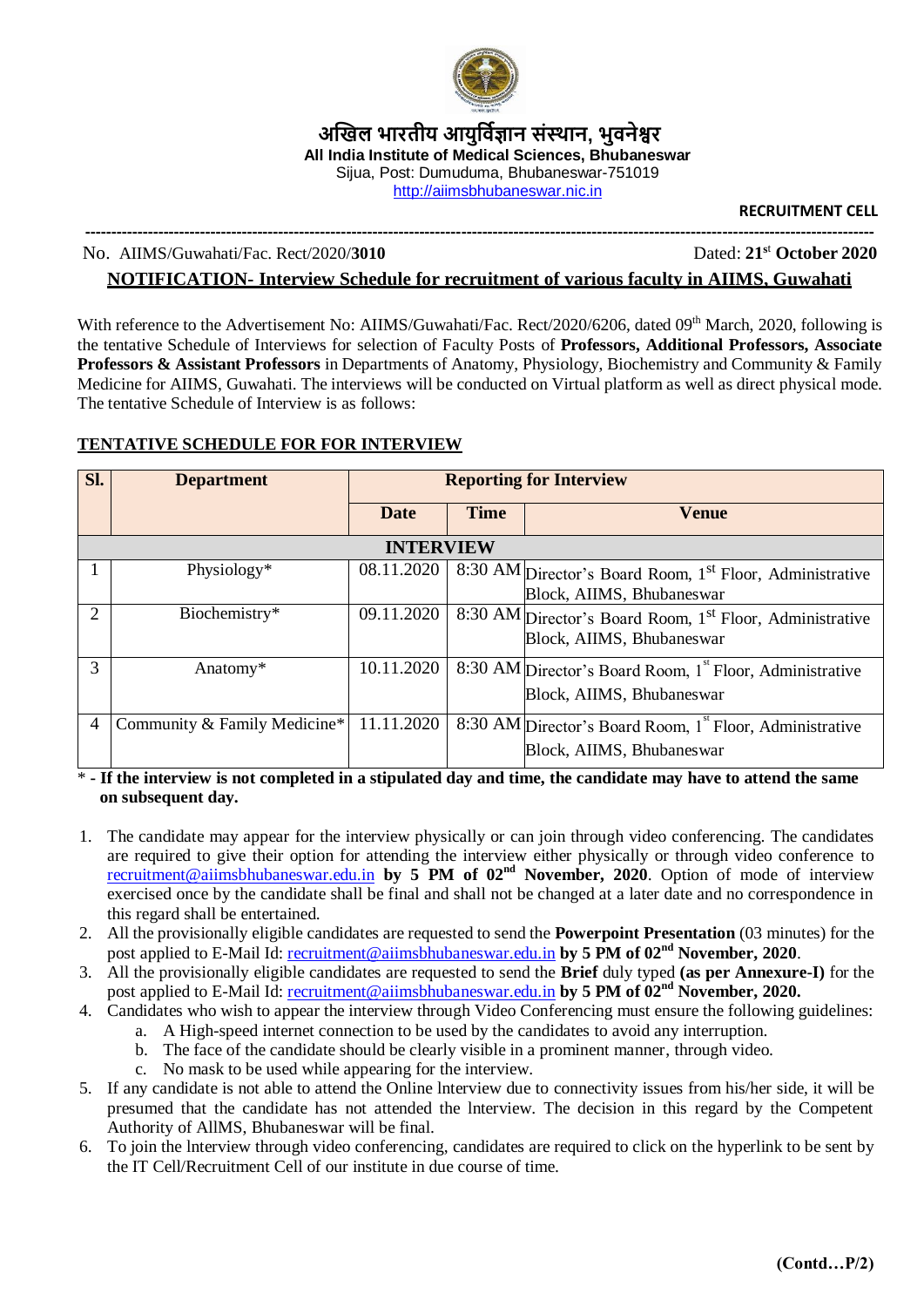#### *Important Note :*

- **1.** Submission of NOC for those candidates who are in Govt. Service (including AIIMS Employees) is mandatory. Candidates are required to send the **No Objection Certificate (NOC) by 5 PM of 02nd November, 2020 to Email:-** [recruitment@aiimsbhubaneswar.edu.in.](mailto:recruitment@aiimsbhubaneswar.edu.in) **No candidate will be allowed to appear for the Interview without NOC.**
- 2. The candidature of all the candidates shortlisted for Interview is purely provisional subject to verification and fulfillment of the eligibility criteria with regards to age, essential qualification, experience and reservation etc. and if they are found in-eligible at any stage, their candidature will be cancelled. Any candidate found not eligible despite being invited for the interview can be refused for appearing in the interview or further process at any stage of the recruitment.
- 3. The eligible list as notified is purely tentative and may vary (both inclusion/exclusion) subsequently after detail examination/verification. The decision of the Competent Authority in this regard will be final.
- 4. No TA/DA shall be provided for this purpose.
- 5. Candidates opting for Interview by physical mode are requested to adhere to the COVID Management Guidelines issued by both Central and State Government.
- **6. Please visit Institute's website regularly for any last-minute change and other details about this recruitment.**

By order of Director

Sd/-

## **(एस.के. पाणि/S. K. Pani)**

#### **वरिष्ठ प्रशासनिक अधिकािी /Senior Administrative Officer**

एम्स, भुवनेश्वर /AIIMS, Bhubaneswar

#### **Copy to :**

- 1. P.S to Director, AIIMS, Bhubaneswar for kind information of Director
- 2. PS to DDA, AIIMS, Bhubaneswar for kind information of DDA.
- 3. I/c Institute website for publishing on website.
- 4. Guard file.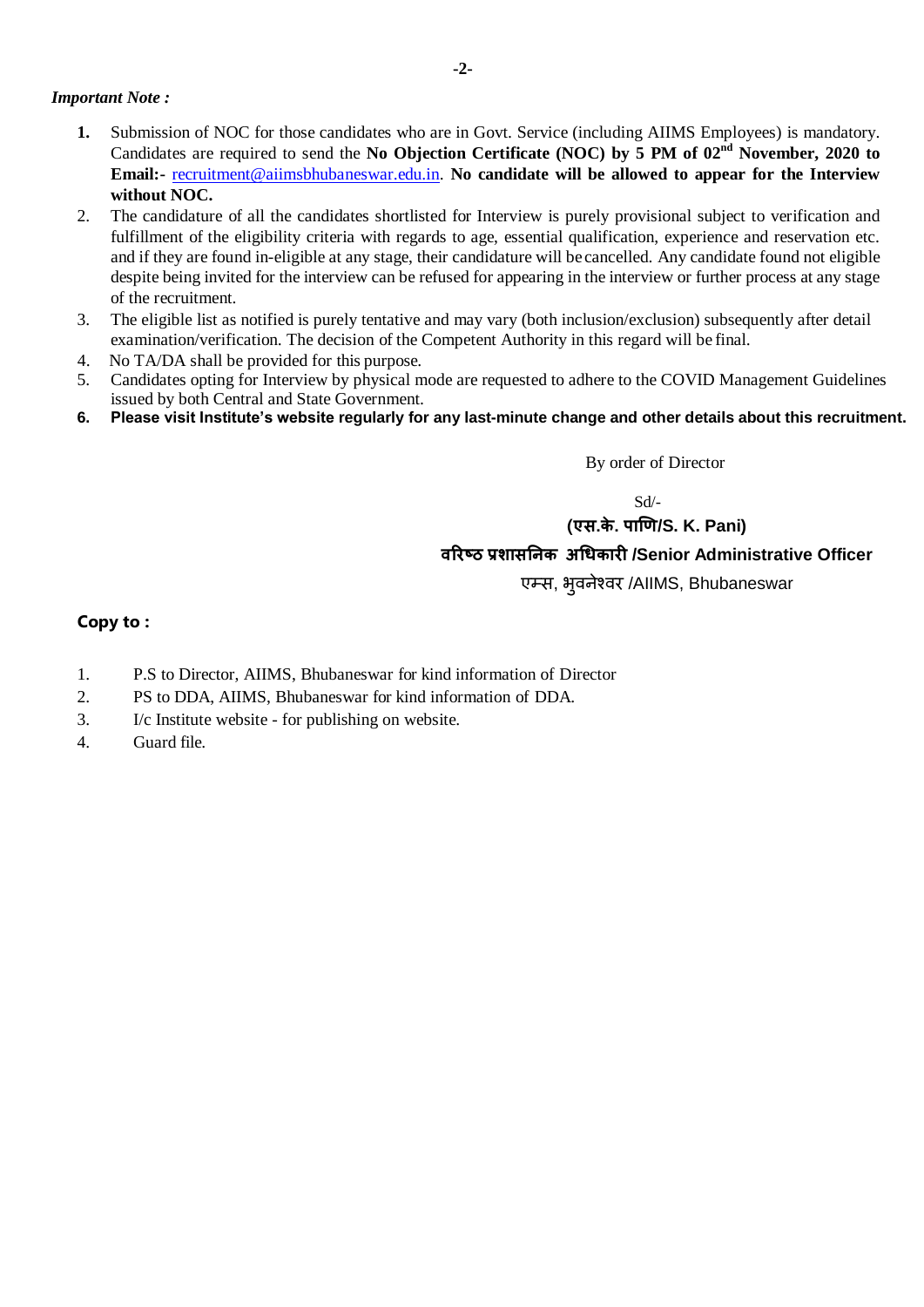**Annexure-I** 



Paste recent passport sized photograph

अखिल भारतीय आयुर्विज्ञान संस्थान, भुवनेश्वर

All India Institute of Medical Sciences, Bhubaneswar

## **BRIEF OF THE CANDIDATE FOR AIIMS, GUWAHATI**

| <b>Name</b>                           |      |              |                                        |                  |                                |  |                                 |              |     |  |  |
|---------------------------------------|------|--------------|----------------------------------------|------------------|--------------------------------|--|---------------------------------|--------------|-----|--|--|
| <b>Post Applied For</b>               |      |              |                                        |                  |                                |  |                                 |              |     |  |  |
| <b>Department/Discipline</b>          |      |              |                                        |                  |                                |  |                                 |              |     |  |  |
| <b>Date of Birth</b>                  | Year | <b>Month</b> |                                        | Day              | Age as on                      |  | Year                            | <b>Month</b> | Day |  |  |
|                                       |      |              |                                        |                  |                                |  |                                 |              |     |  |  |
| <b>Educational Qualification:</b>     |      |              |                                        |                  |                                |  |                                 |              |     |  |  |
| Qualification                         |      |              | <b>Year of Passing No. of Attempts</b> |                  | Institution                    |  |                                 |              |     |  |  |
| H.S.C                                 |      |              |                                        |                  |                                |  |                                 |              |     |  |  |
| +2 Science                            |      |              |                                        |                  |                                |  |                                 |              |     |  |  |
| MBBS/B.Sc.                            |      |              |                                        |                  |                                |  |                                 |              |     |  |  |
| M.D./M.S./M.Sc.                       |      |              |                                        |                  |                                |  |                                 |              |     |  |  |
| D.M./M.Ch/PhD                         |      |              |                                        |                  |                                |  |                                 |              |     |  |  |
| D.N.B                                 |      |              |                                        |                  |                                |  |                                 |              |     |  |  |
| <b>PGDND</b>                          |      |              |                                        |                  |                                |  |                                 |              |     |  |  |
|                                       |      |              |                                        |                  |                                |  |                                 |              |     |  |  |
|                                       |      |              |                                        |                  |                                |  |                                 |              |     |  |  |
| <b>Experience(Teaching/Research):</b> |      |              |                                        |                  |                                |  |                                 |              |     |  |  |
| <b>Level/Designation</b>              |      | From         | <b>To</b>                              | <b>Duration</b>  |                                |  | <b>Organisation/Institution</b> |              |     |  |  |
|                                       |      |              |                                        | (Year/Month/Day) |                                |  |                                 |              |     |  |  |
|                                       |      |              |                                        |                  |                                |  |                                 |              |     |  |  |
|                                       |      |              |                                        |                  |                                |  |                                 |              |     |  |  |
|                                       |      |              |                                        |                  |                                |  |                                 |              |     |  |  |
|                                       |      |              |                                        |                  |                                |  |                                 |              |     |  |  |
|                                       |      |              |                                        |                  |                                |  |                                 |              |     |  |  |
|                                       |      |              |                                        |                  |                                |  |                                 |              |     |  |  |
|                                       |      |              |                                        |                  |                                |  |                                 |              |     |  |  |
|                                       |      |              |                                        |                  |                                |  |                                 |              |     |  |  |
| <b>Paper Publications:</b>            |      |              |                                        |                  |                                |  |                                 |              |     |  |  |
| <b>Published in</b><br><b>Indexed</b> |      | Non-Indexed  |                                        |                  | <b>Accepted of Publication</b> |  | <b>Presented at Conferences</b> |              |     |  |  |
| National                              |      |              |                                        |                  |                                |  |                                 |              |     |  |  |
| International                         |      |              |                                        |                  |                                |  |                                 |              |     |  |  |
| <b>Total</b>                          |      |              |                                        |                  |                                |  |                                 |              |     |  |  |
| <b>Chapter in Books</b>               |      |              |                                        |                  |                                |  |                                 |              |     |  |  |
| <b>Awards/Recognitions</b>            |      |              |                                        |                  |                                |  |                                 |              |     |  |  |
| Any other information                 |      |              |                                        |                  |                                |  |                                 |              |     |  |  |
| Notice period required for joining    |      |              |                                        |                  |                                |  |                                 |              |     |  |  |

Date:

**Signature of the Candidates**  $(Control...)$